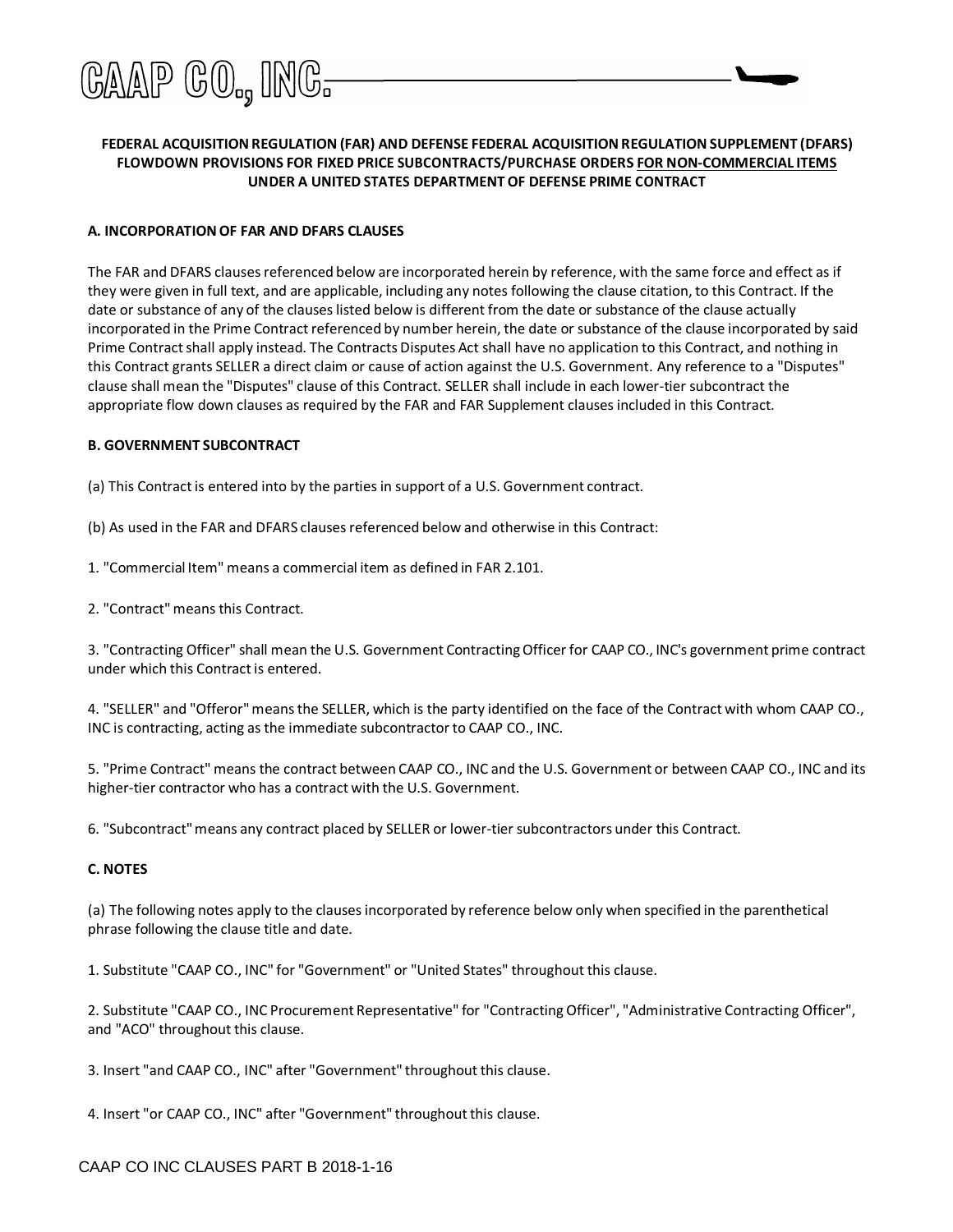# GAAP GO., ING-

5. Communication/notification required under this clause from/to SELLER to/from the Contracting Officer shall be through CAAP CO., INC.

6. Insert "and CAAP CO., INC" after "Contracting Officer", throughout the clause.

7. Insert "or CAAP CO., INC PROCUREMENT REPRESENTATIVE" after "Contracting Officer", throughout the clause.

8. If SELLER is an international contractor, this clause applies to this Contract only if Work under the Contract will be performed in the United States or Contractor is recruiting employeesin the United Statesto Work on the Contract.

#### **D. AMENDMENTS REQUIREDBY PRIME CONTRACT**

SELLER agrees that upon the request of CAAP CO., INC it will negotiate in good faith with CAAP CO., INC relative to amendments to this Contract to incorporate additional provisions herein or to change provisions hereof, as CAAP CO., INC may reasonably deem necessary in order to comply with the provisions of the applicable Prime Contract or with the provisions of amendments to such Prime Contract. If any such amendment to this Contract causes an increase or decrease in the cost of, or the time required for, performance of any part of the Work under this Contract, an equitable adjustment shall be made pursuant to the "Changes" clause of this Contract.

## **E. PRESERVATIONOF THE GOVERNMENT'S RIGHTS**

If CAAP CO., INC furnishes designs, drawings, special tooling, equipment, engineering data, or other technical or proprietary information (Furnished Items) which the U. S. Government owns or has the right to authorize the use of, nothing herein shall be construed to mean that CAAP CO., INC, acting on its own behalf, may modify or limit any rights the Governmentmay have to authorize SELLER's use of such Furnished Itemsin support of other U. S. Government prime contracts.

#### **F. PROVISIONS OF THE FEDERAL ACQUISITION REGULATION (FAR) INCORPORATEDBY REFERENCE**

The following FAR clauses apply to this Contract:

FAR 52.203-6 RESTRICTIONSON SUBCONTRACTOR SALES TO THE GOVERNMENT (SEP 2006) (Appliesif this Contract exceeds \$150,000.)

FAR 52.203-12 LIMITATION ON PAYMENTS TO INFLUENCE CERTAIN FEDERAL TRANSACTIONS (OCT 2010) (Appliesif this Contract exceeds \$150,000.)

FAR 52.203-13 CONTRACTOR CODE OF BUSINESS ETHICS AND CONDUCT (OCT 2015) (Appliesif this Contract exceeds \$5,500,000 and the period of performance is more than 120 days. Disclosuresmade under this clause shall be made directly to the Government entities identified in the clause.)

FAR 52.203-14 DISPLAY OF HOTLINE POSTER(S) (OCT 2015) (Appliesif this Contract exceeds \$5,500,000. Contact the CAAP CO., INC. Procurement Representative for the location where posters may be contained if not indicated elsewhere in the Contract. Note 8 applies.)

FAR 52.203-17 CONTRACTOR EMPLOYEE WHISTLEBLOWER RIGHTS AND REQUIREMENT TO INFORM EMPLOYEESOF WHISTLEBLOWER RIGHTS (APR 2014) (Appliesif this Contract exceeds \$150,000.)

FAR 52.204-2 SECURITY REQUIREMENTS (AUG 1996) (Appliesif the Work requires access to classified information.)

FAR 52.204-9 PERSONAL IDENTITY VERIFICATION OF CONTRACTOR PERSONNEL (JAN 2011) (Applies where SELLER will have physical access to a federally-controlled facility or access to a Federal information system.)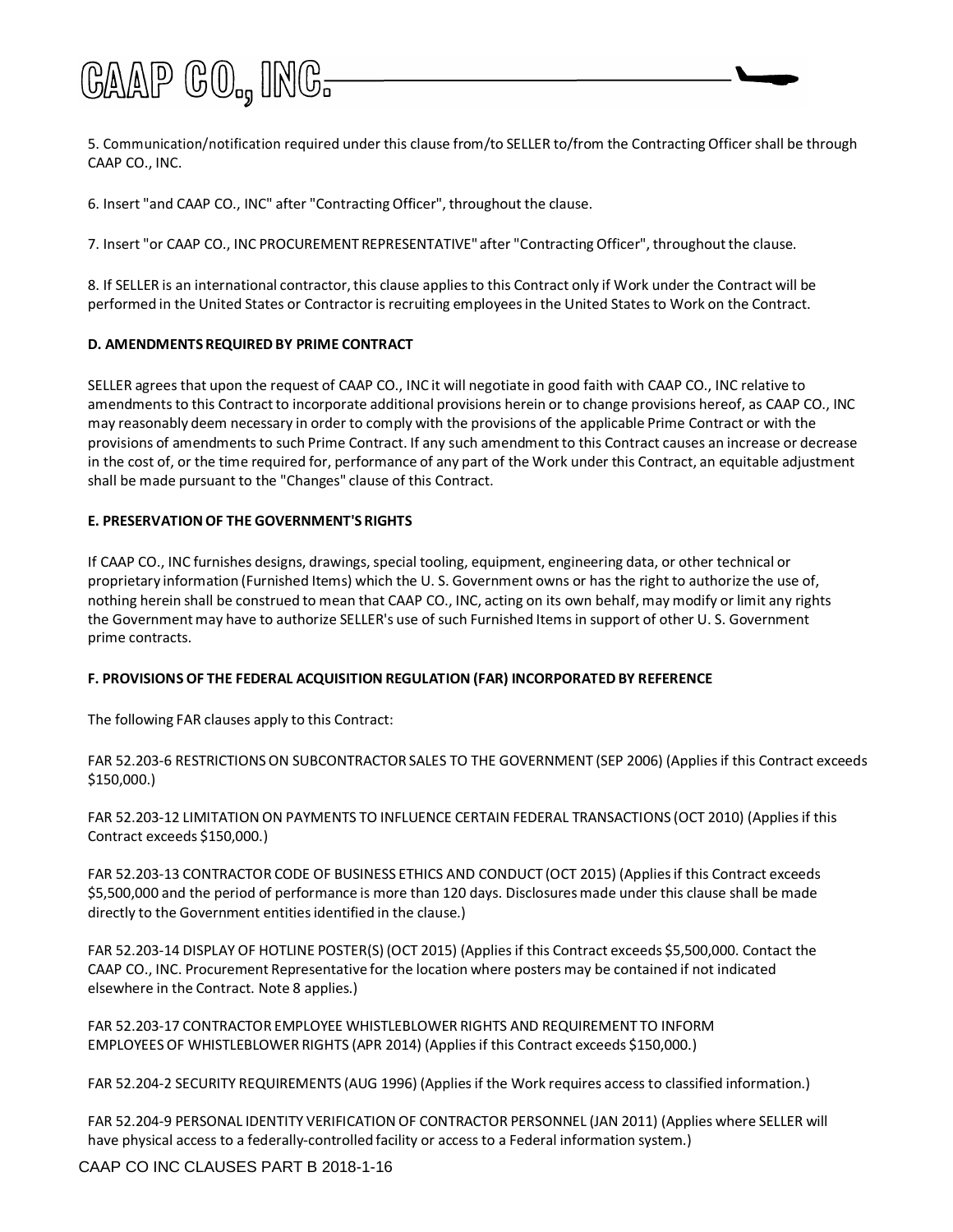

FAR 52.204-10 REPORTINGEXECUTIVE COMPENSATION AND FIRST-TIER SUBCONTRACT AWARDS (OCT 2016) (Subparagraph (d)(2) does not apply. If SELLER meets the thresholds specified in paragraphs (d)(3) and (g)(2) of the clause, SELLER shall report required executive compensation by posting the information to the Government's Central Contractor Registration (CCR) database. All information posted will be available to the general public.)

FAR 52.204-21 BASIC SAFEGUARDINGOF COVERED CONTRACTOR INFORMATION SYSTEMS (JUN 2016) (Applies unless SELLER is furnishing commercially available off-the-shelf items.)

FAR 52.209-6 PROTECTING THE GOVERNMENT'S INTEREST WHEN SUBCONTRACTING WITH CONTRACTORS DEBARRED, SUSPENDED, OR PROPOSED FOR DEBARMENT (OCT 2015) (Appliesif this Contract exceeds \$35,000. Copies of notices provided by SELLER to the Contracting Officer shall be provided to CAAP CO., INC..)

FAR 52.211-5 MATERIAL REQUIREMENTS (AUG 2000) (Note 2 applies.)

FAR 52.215-2 AUDIT AND RECORDS-NEGOTIATION (OCT 2010) (Appliesif this Contract exceeds \$150,000 and if: (1) SELLER is required to furnish cost or pricing data, or (2) the Contract requires SELLER to furnish cost, funding, or performance reports, or (3) thisis an incentive or redeterminable type contract. Note 3 applies. Alternate II appliesif SELLER is an educational or non-profit institution.)

FAR 52.215-10 PRICE REDUCTION FOR DEFECTIVE CERTIFIED COST OR PRICING DATA (AUG 2011) (Appliesif submission of certified cost or pricing data is required. Notes 2 and 4 apply except the first time "ContractingOfficer" appearsin paragraph (c)(1). "Government" means "CAAP CO., INC." in paragraph (d)(1). Rights and obligations under this clause shall survive completion of the Work and final payment under this Contract.)

FAR 52.215-11 PRICE REDUCTION FOR DEFECTIVE CERTIFIED COST OR PRICING DATA - MODIFICATIONS (AUG 2011) (Applies if submission of certified cost or pricing data is required for modifications. Notes 2 and 4 apply except the first time "Contracting Officer" appearsin paragraph (d)(1). "Government" means "CAAP CO., INC." in paragraph (e)(1). Rights and obligations under this clause shall survive completion of the Work and final payment under this Contract.)

FAR 52.215-12 SUBCONTRACTOR CERTIFIED COST OR PRICING DATA (OCT 2010) (Applies if this Contract exceeds the threshold under FAR 15.403 and is not otherwise exempt.)

FAR 52.215-13 SUBCONTRACTOR CERTIFIED COST OR PRICING DATA - MODIFICATIONS (OCT 2010) (Appliesif this Contract exceeds the threshold under FAR 15.403 and is not otherwise exempt.)

FAR 52.215-15 PENSION ADJUSTMENTS AND ASSET REVERSIONS (OCT 2010) (Applies if this Contract meets the applicability requirements of FAR 15.408(g). Note 5 applies.)

FAR 52.215-14 INTEGRITY OF UNIT PRICES (OCT 2010) (Appliesif this Contract exceeds \$150,000. Delete paragraph (b) of the clause.) FAR 52.215-15 PENSION ADJUSTMENTS AND ASSET REVERSIONS (OCT 2010) (Applies if this Contract meets the applicability requirements of FAR 15.408(g). Note 5 applies.)

FAR 52.215-16 FACILITIES CAPITAL COST OF MONEY (JUN 2003) (Applies only if this Contract is subject to the Cost Principles at FAR Subpart 31.2 and SELLER proposed facilities capital cost of money in its offer.)

FAR 52.215-17 WAIVER OF FACILITIES CAPITAL COST OF MONEY (OCT 1997) (Applies only if this Contractis subject to the Cost Principles at FAR Subpart 31.2 and SELLER did not propose facilities capital cost of money in its offer.)

FAR 52.215-18 REVERSION OR ADJUSTMENTOF PLANS FOR POST-RETIREMENTBENEFITS (PRB) OTHER THAN PENSIONS (JUL 2005) (Applicable if this Contract meets the applicability requirements of FAR 15.408(j). Note 5 applies.)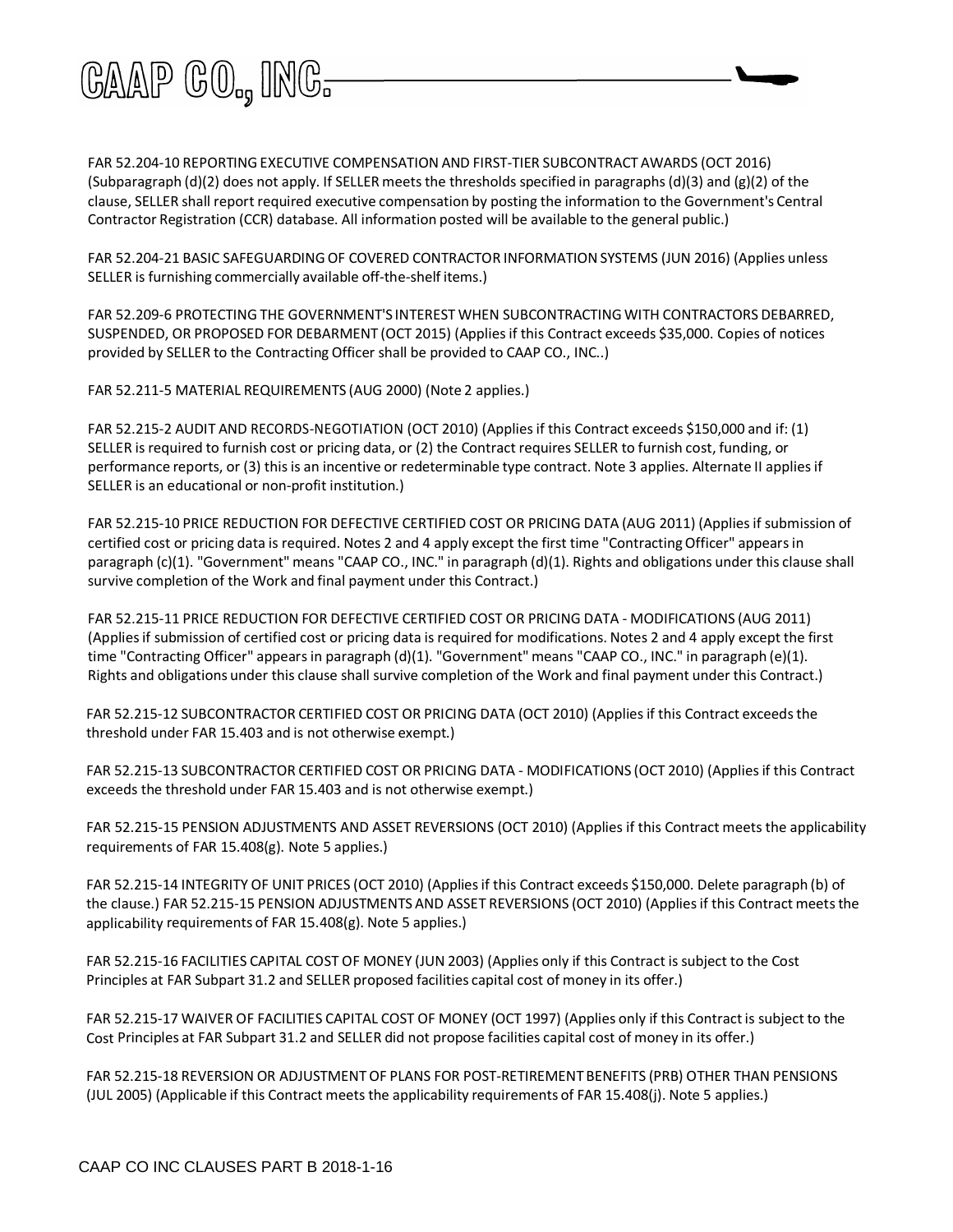

FAR 52.215-19 NOTIFICATION OF OWNERSHIP CHANGES (OCT 1997) (Applies if this Contract meets the applicability requirements of FAR 15.408(k). Note 5 applies.)

FAR 52.215-20 REQUIREMENTS FOR CERTIFIED COST OR PRICING DATA OR INFORMATION OTHER THAN COST OR PRICING DATA (OCT 2010) (Note 2 applies in paragraph (a)(1).)

FAR 52.215-21 REQUIREMENTS FOR CERTIFIED COST OR PRICING DATA OR INFORMATION OTHER THAN COST OR PRICING DATA - MODIFICATIONS (OCT 2010) (Note 2 appliesin paragraphs(a)(1) and (b).)

FAR 52.215-23 LIMITATION ON PASS-THROUGH CHARGES (OCT 2009) Appliesif thisis a cost-reimbursementsubcontractin excess of \$150,000, except if the prime contract to which this contract relates is with DoD, then the clause appliesto both cost- reimbursement subcontracts and fixed-price subcontracts, except those identified in 15.408(n)(2)(i)(B)(2), that exceed \$750,000. Notes 4 and 6 apply.)

FAR 52.219-8 UTILIZATION OF SMALL BUSINESS CONCERNS (NOV 2016) (Note 8 applies.)

FAR 52.219-9 SMALL BUSINESS SUBCONTRACTING PLAN (NOV 2016) (Applies if this Contract exceeds \$700,000 except the clause does not apply if SELLER is a small business concern. Note 2 is applicable to paragraph (c) only. SELLER's subcontracting plan is incorporated herein by reference. Note 8 applies.)

FAR 52.222-4 CONTRACT WORK HOURS AND SAFETY STANDARDS ACT - OVERTIME COMPENSATION(MAY 2014) (Appliesif the Contract may require or involve the employment of laborers and mechanics. Note 8 applies.)

FAR 52.222-21 PROHIBITION OF SEGREGATED FACILITIES (APR 2015) (Note 8 applies.)

FAR 52.222-26 EQUAL OPPORTUNITY (SEP 2016) (Note 8 applies.)

FAR 52.222-35 EQUAL OPPORTUNITY FOR VETERANS (OCT 2015) (Appliesif this Contract is for \$150,000 or more. Note 8 applies.)

FAR 52.222-36 AFFIRMATIVE ACTION FOR WORKERS WITH DISABILITIES (JUL 2014) (Appliesif this Contract exceeds \$15,000. Note 8 applies.)

FAR 52.222-37 EMPLOYMENT REPORTSON VETERANS (FEB 2016) (Appliesif this Contract isfor \$150,000 or more. Note 8 applies.) FAR 52.222-40 NOTIFICATION OF EMPLOYEE RIGHTS UNDER THE NATIONAL LABOR RELATIONS ACT (DEC 2010) (Appliesif this Contract exceeds \$10,000. Note 8 applies.)

FAR 52.222-40 NOTIFICATION OF EMPLOYEE RIGHTS UNDER THE NATIONAL LABOR RELATIONS ACT (DEC 2010) (Applies if this Contract exceeds \$10,000. Note 8 applies.)

FAR 52.222-41 SERVICE CONTRACT ACT OF 1965 (MAY 2014) (Applies if this Contract is for services subject to the Service Contract Act. The clause does not apply if this Contract has been administratively exempted by the Secretary of Labor or exempted by 41 U.S.C. 356, as interpreted in Subpart C of 29 CFR Part 4. Note 8 applies.)

FAR 52.222-50 COMBATING TRAFFICKING IN PERSONS (MAR 2015) (Note 2 applies. In paragraph (e) Note 3 applies.)

FAR 52.222-54 EMPLOYMENT ELIGIBILITY VERIFICATION (OCT 2015) (Appliesif this Contract exceeds \$3,500 except for commercial servicesthat are part of the purchase of a COTS item (or an item that would be a COTS item, but for minor modifications), performed by the COTS provider, and are normally provided for that COTS item. Note 8 applies.)

FAR 52.222-55 MINIMUM WAGES UNDER EXECUTIVE ORDER 13658 (DEC 2015) (Appliesif this Contract is subject to the Service Contract Labor Standards statute or the Wage Rate Requirements (Construction) statute, and is to be performed in whole or in part in the United States. "Contracting Officer" means "CAAP CO., INC..")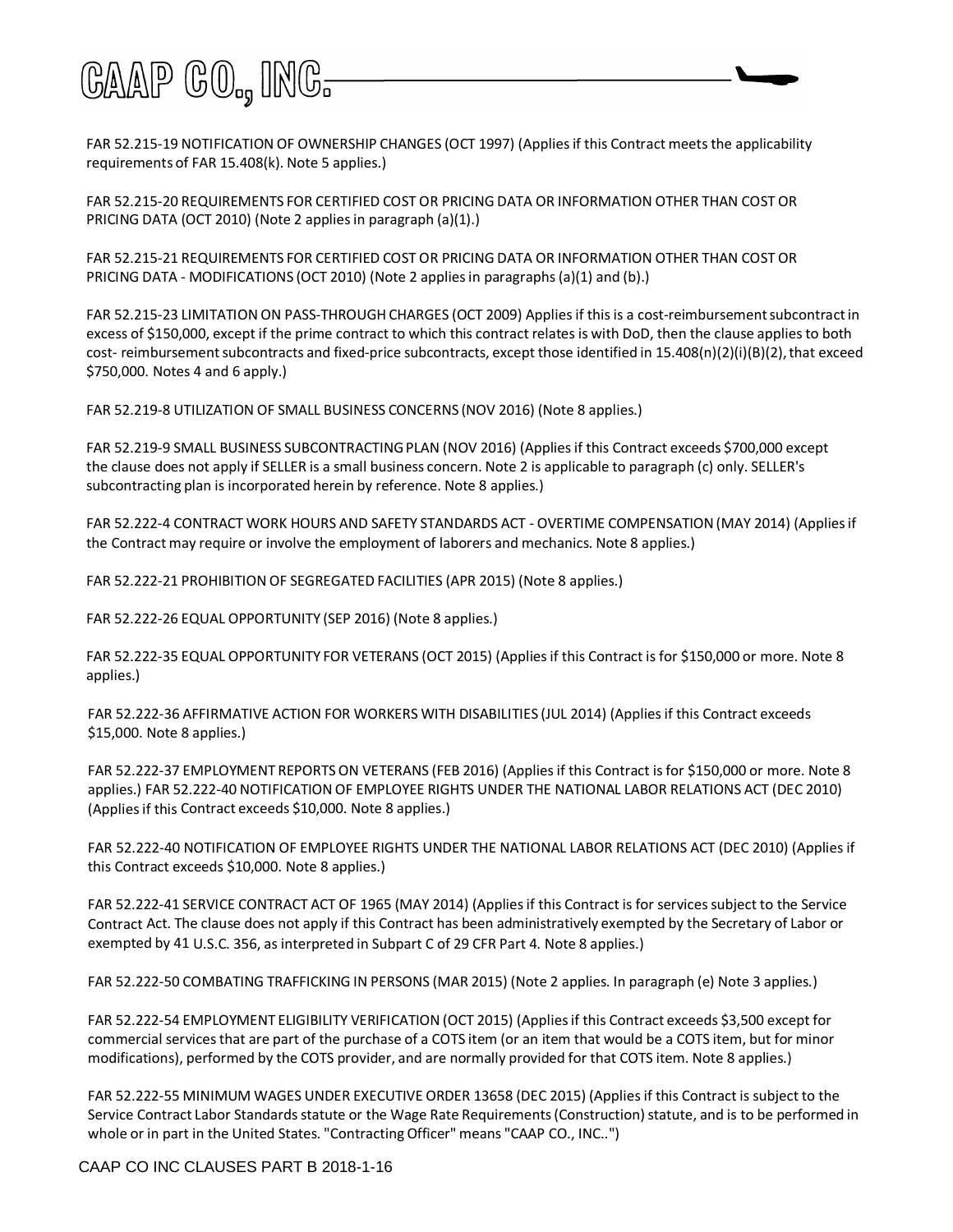

FAR 52.222-60 PAYCHECK TRANSPARENCY (EXECUTIVE ORDER 13673) (OCT 2016) (Appliesif this Contract exceeds \$500,000. Does not apply if SELLER is furnishing Commercial off-the-shelf items)

FAR 52.223-3 HAZARDOUS MATERIAL IDENTIFICATION AND MATERIAL SAFETY DATA (JAN 1997) (Appliesif this Contract involves hazardous material. Notes 2 and 3 apply, except for paragraph (f) where Note 4 applies.)

FAR 52.223-7 NOTICE OF RADIOACTIVE MATERIALS (JAN 1997) (Appliesto Work containing covered radioactive material. In the blank insert "30". Notes 1 and 2 apply.)

FAR 52.223-11 OZONE-DEPLETINGSUBSTANCES (JUN 2016) (Appliesif the Work was manufactured with or contains ozonedepleting substances.)

FAR 52.223-18 ENCOURAGING CONTRACTOR POLICIES TO BAN TEXT MESSAGING WHILE DRIVING (AUG 2011) (Appliesif this Contract exceeds \$3,500. Note 8 applies.)

FAR 52.225-1 BUY AMERICAN ACT -- SUPPLIES (MAY 2014) (Appliesif the Work contains other than domestic components. Note 2 appliesto the first time "Contracting Officer" is mentioned in paragraph (c).)

FAR 52.225-5 TRADE AGREEMENTS (OCT 2016) (Appliesif the Work contains other than U.S. made or designated country end products as specified in the clause.)

FAR 52.225-8 DUTY FREE ENTRY (OCT 2010) (Appliesif Work will be imported into the Customs Territory of the United States. Note 2 applies.)

FAR 52.225-13 RESTRICTIONSON CERTAIN FOREIGN PURCHASES (JUN 2008)

FAR 52.227-1 AUTHORIZATION AND CONSENT (DEC 2007) (Applies only if the Prime Contract containsthis clause.)

FAR 52.227-2 NOTICE AND ASSISTANCE REGARDING PATENT AND COPYRIGHT INFRINGEMENT (DEC 2007) (Appliesif this Contract exceeds \$150,000. Notes 2 and 4 apply.)

FAR 52.227-9 REFUND OF ROYALTIES (APR 1984) (Applies when reported royalty exceeds \$250. Note 1 applies except for the first two times "Government" appearsin paragraph (d). Note 2 applies.)

FAR 52.227-10 FILING OF PATENT APPLICATIONS-CLASSIFIED SUBJECT MATTER (DEC 2007) (Appliesif the Work or any patent application may cover classified subject matter.)

FAR 52.227-11 PATENT RIGHTS-OWNERSHIP BY THE CONTRACTOR (MAY 2014) (Appliesif this Contract includes, at any tier, experimental, developmental, or research Work and SELLER is a small business concern or domestic nonprofit organization. Reports required by this clause shall be filed with the agency identified in this Contract. If no agency is identified, contact the CAAP CO., INC. Procurement Representative identified on the face of this Contract.

FAR 52.227-13 appliesin lieu of this clause if SELLER is not located in the United States or does not have a place of business located in the United States or is subject to the control of a foreign government.)

FAR 52.227-13 PATENT RIGHTS - OWNERSHIP BY THE GOVERNMENT (DEC 2007) (Appliesif this Contract is for experimental, developmental or research work and SELLER is not located in the United States or does not have a place of businesslocated in the United States or is subject to the control of a foreign government. Paragraph (g) is deleted. If not otherwise included in this Contract, the name and address of the contracting officer may be obtained from CAAP CO., INC.'s authorized representative.)

FAR 52.227-14 RIGHTS IN DATA - GENERAL (MAY 2014) (Does not apply if DFARS 252.227-7013 applies).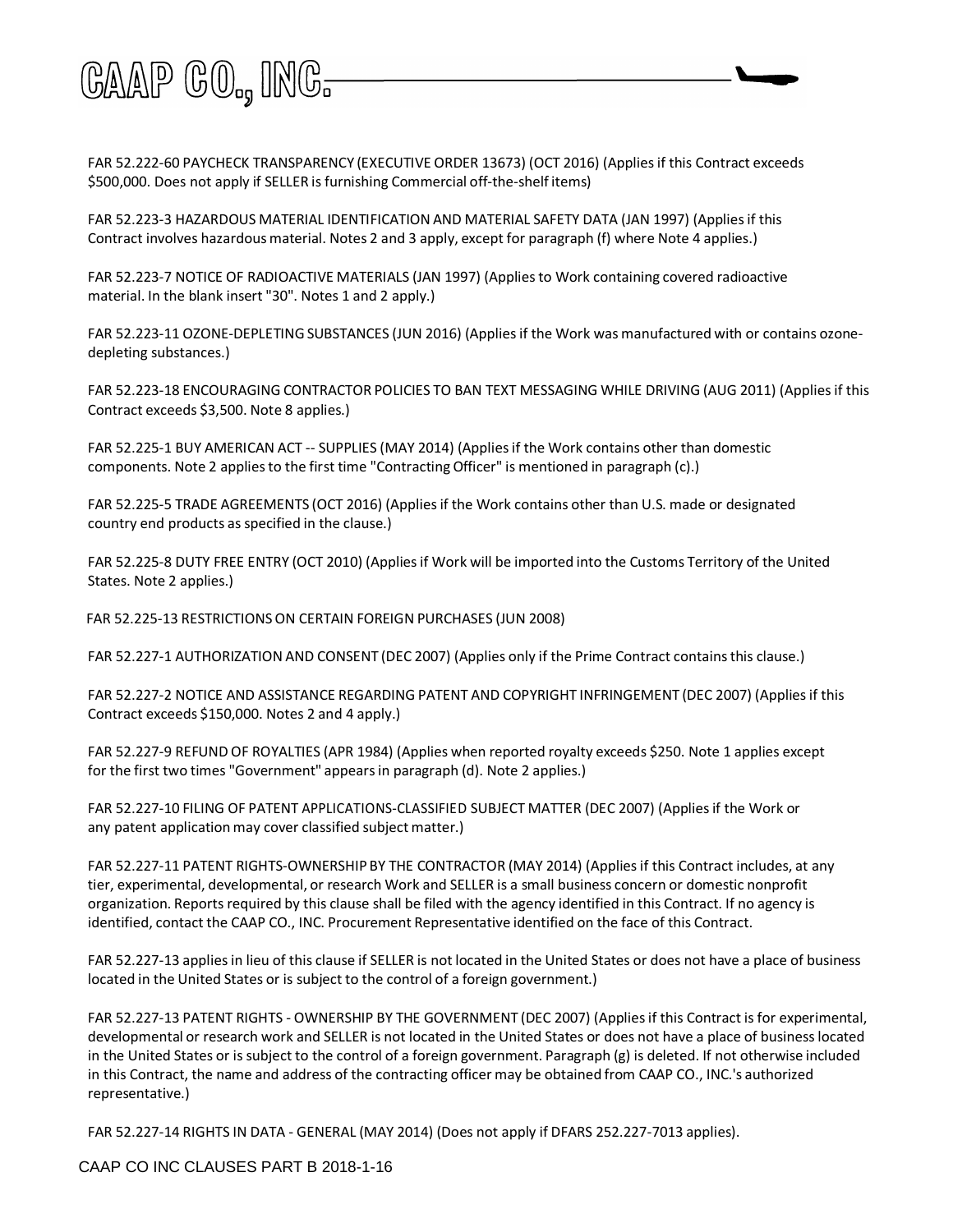

FAR 52.228-5 INSURANCE -- WORK ON A GOVERNMENT INSTALLATION (JAN 1997) (Appliesif this Contract involves Work on a Governmentinstallation. Note 2 applies. Note 4 appliesto paragraph (b). Unless otherwise specified by this Contract, the minimum kinds and amount of insurance shall be as described in FAR 28.307-2.)

FAR 52.230-2 COST ACCOUNTING STANDARDS (OCT 2015) (Applies only when referenced in this Contract that full CAS coverage applies. "United States" means "United States or CAAP CO., INC.." Delete paragraph (b) of the clause.)

FAR 52.230-3 DISCLOSURE AND CONSISTENCY OF COST ACCOUNTING PRACTICES (OCT 2015) (Applies only when referenced in this Contract that modified CAS coverage applies. "United States" means "United States or CAAP CO., INC.." Delete paragraph (b) of the clause.)

FAR 52.230-4 DISCLOSURE AND CONSISTENCYOF COST ACCOUNTINGPRACTICES FOR CONTRACTS AWARDED TO FOREIGN CONCERNS (OCT 2015) (Applies only when referenced in this Contract, modified CAS coverage applies. Note 3 appliesin the second and third sentences.)

FAR 52.230-5 COST ACCOUNTING STANDARDS -- EDUCATIONAL INSTITUTIONS (AUG 2016) (Applies only when referenced in this Contract that this CAS clause applies. "United States" means "United States or CAAP CO., INC.." Delete paragraph (b) of the clause.)

FAR 52.230-6 ADMINISTRATIONOF COST ACCOUNTING STANDARDS (JUN 2010) (Applies if FAR 52.230-2, FAR 52.230-3, FAR 52.230-4 or FAR 52.230-5 applies.)

FAR 52.232-40 PROVIDING ACCELERATED PAYMENTS TO SMALL BUSINESS SUBCONTRACTORS (DEC 2013) (Applies if SELLER is a small business concern. Note 1 applies. This clause does not apply if CAAP CO., INC. does not receive accelerated payments under the prime contract. Not all agencies provide accelerated payments.)

FAR 52.233-3 PROTEST AFTER AWARD (AUG 1996) (In the event CAAP CO., INC.'s customer has directed CAAP CO., INC. to stop performance of the Work under the Prime Contract under which this Contract is issued pursuant to FAR 33.1, CAAP CO., INC. may, by written order to SELLER, direct SELLER to stop performance of the Work called for by this Contract. "30 days" means "20 days" in paragraph (b)(2). Note 1 applies except the first time "Government" appearsin paragraph (f). In paragraph (f) add after "33.104(h) (1)" the following: "and recovers those costs from CAAP CO., INC.".)

FAR 52.234-1 INDUSTRIAL RESOURCES DEVELOPED UNDER DEFENSE PRODUCTION ACT TITLE III (NOV 2016) (Notes 1 and 2 apply.) FAR 52.237-2 PROTECTIONOF GOVERNMENT BUILDINGS, EQUIPMENT AND VEGETATION (APR 1984) (Appliesif Work is performed on a Government installation. Note 2 applies. Note 4 applies to the second time "Government" appearsin the clause.)

FAR 52.242-13 BANKRUPTCY (JUL 1995) (Notes 1 and 2 apply.)

FAR 52.242-15 STOP-WORK ORDER (AUG 1989) (Notes 1 and 2 apply.)

FAR 52.243-1 CHANGES - FIXED PRICE (AUG 1987) (Notes 1 and 2 apply. Alternate I appliesif this Contractis for services. Alternate II applies if this contract is for supplies and services.)

FAR 52.243-6 CHANGE ORDER ACCOUNTING (APR 1984) (Appliesif the Prime Contract requires Change Order Accounting. Note 2 applies.)

FAR 52.244-5 COMPETITIONIN SUBCONTRACTING(DEC 1996)

FAR 52.244-6 SUBCONTRACTS FOR COMMERCIAL ITEMS (DEC 2016)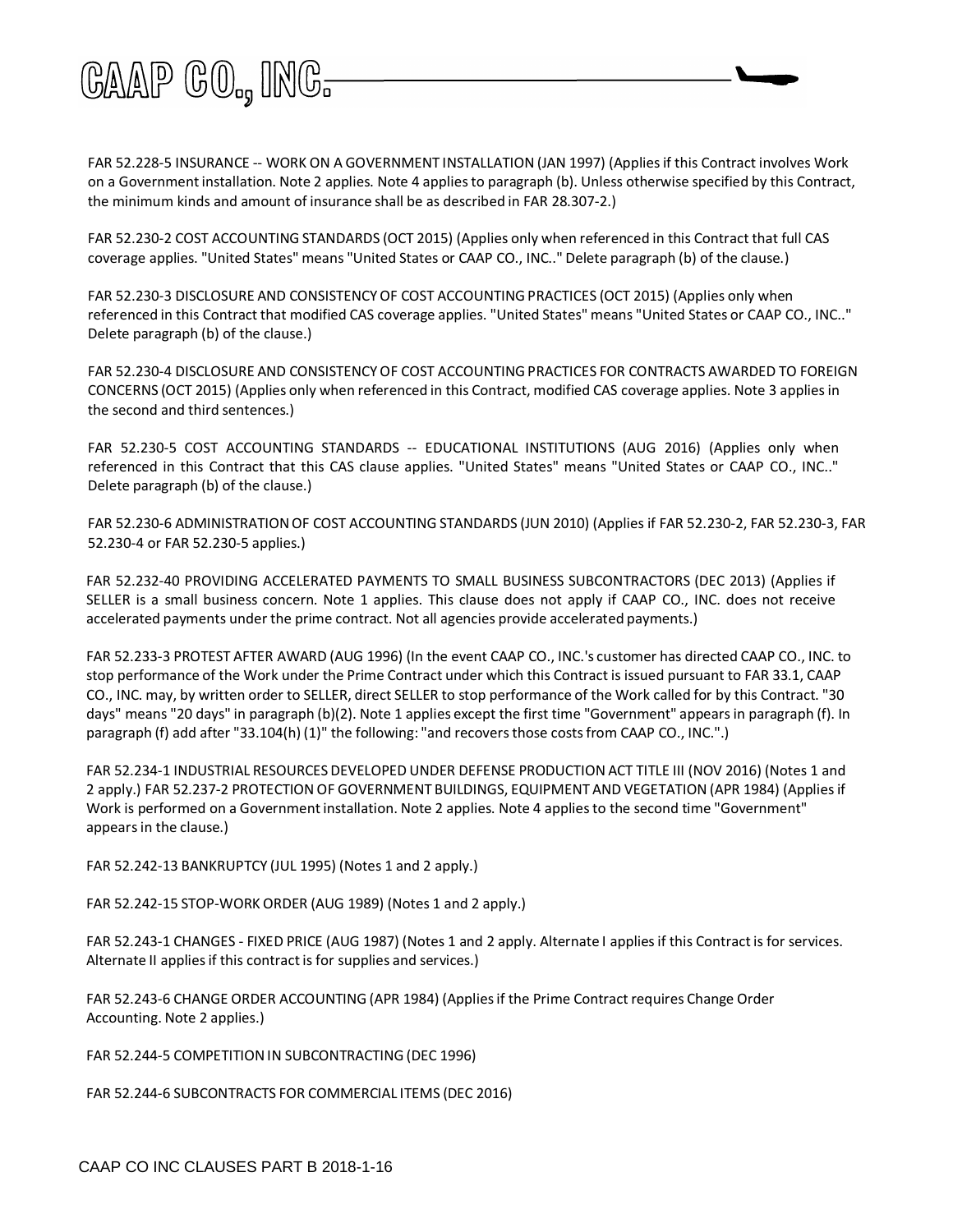

FAR 52.245-1 GOVERNMENT PROPERTY (APR 2012) (ALT I) (APR 2012) ("Contracting Officer" means "CAAP CO., INC." except in the definition of Property Administrator and in paragraphs(h)(1)(iii) where it is unchanged, and in paragraphs(c) and (h)(4) where it includes CAAP CO., INC.. "Government" is unchanged in the phrases "Government property" and "Government furnished property" and where elsewhere used except in paragraph (d)(1) where it means "CAAP CO., INC." and except in paragraphs (d)(2) and (g) where the term includes CAAP CO., INC.. The following is added as paragraph (n) "SELLER shall provide to CAAP CO., INC. immediate notice if the Government or other customers(i) revokesits assumption of loss under any direct contracts with SELLER, or (ii) makes a determination that SELLER's property management practices are inadequate, and/or present an undue risk, or that SELLER has failed to take corrective action when required.")

FAR 52.246-2 INSPECTION OF SUPPLIES - FIXED PRICE (AUG 1996) (Note 2 applies. Note 3 applies, except in paragraph (b) the second time "Government" appears; (f), (h), (j), and (l) where Note 1 applies.)

FAR 52.246-4 INSPECTION OF SERVICES - FIXED PRICE (AUG 1996) (Note 3 applies, except in paragraphs(e) and (f) where Note 1 applies.)

FAR 52.247-63 PREFERENCE FOR U.S.-FLAG AIR CARRIERS (JUN 2003) (Appliesif this Contract involves international air transportation.)

FAR 52.247-64 PREFERENCE FOR PRIVATELYOWNED U.S. FLAG COMMERCIAL VESSELS (FEB 2006)

FAR 52.248-1 VALUE ENGINEERING (OCT 2010) (Appliesif this Contract exceeds \$150,000. Note 1 applies, except in paragraphs (c)(5), where Note 3 applies and except in (b)(3) where Note 4 applies, and where "Government" precedes "cost" throughout. Note 2 applies. In paragraph (m) "Governmentis unchanged." Also, "Government" does not mean "CAAP CO., INC." in the phrase "Government costs.")

FAR 52.249-2 TERMINATION FOR CONVENIENCE OF THE GOVERNMENT (FIXED-PRICE) (APR 2012) (Notes 1 and 2 apply. Note 4 applies to the first time "Government" appears in paragraphs (b)(4) and (b)(6), it applies to all of paragraph (b)(8) and it appliesto the second time "Government" appearsin paragraph (d). In paragraph (n) "Government"means "CAAP CO., INC. and the Government" . In paragraph (c) "120 days" is changed to "60 days." In paragraph (d) "15 days" is changed to "30 days," and "45 days" is changed to "60 days. "In paragraph (e) "1 year" is changed to "6 months." Paragraph (j) is deleted. In paragraph (l) "90 days" is changed to "45 days." Settlements and payments under this clause may be subject to the approval of the Contracting Officer.)

FAR 52.249-5 TERMINATION FOR CONVENIENCE OF THE GOVERNMENT (EDUCATIONAL AND OTHER NONPROFIT INSTITUTIONS (AUG 2016) (Appliesin lieu of FAR 52.249-2 if this Contractis for research and development work with an educational or nonprofit institution on a no-profit or no-fee basis. Notes 1 and 2 apply. In paragraph (c) "120 days" is changed to "60 days." In paragraph (d) "1 year" is changed to "6 months" In paragraph (e) "1 year" is changed to "6 months." Paragraph (h) is deleted. Settlements and payments under this clause may be subject to the approval of the Contracting Officer.)

FAR 52.249-8 DEFAULT (FIXED-PRICE SUPPLY AND SERVICE) (APR 1984) (Notes 1 and 2 apply, except Note 1 is not applicable to paragraph (c). Note 4 applies to the second and third time "Government" appearsin paragraph (e). Timely performance is a material element of this Contract.)

#### **G. PROVISIONS OF THE DEPARTMENT OF DEFENSE FEDERAL ACQUISITIONREGULATION SUPPLEMENT (DFARS INCORPORATED BY REFERENCE**

The following DFARS clauses apply to this Contract:

DFARS 252.203-7001 PROHIBITION ON PERSONS CONVICTED OF FRAUD OR OTHER DEFENSE CONTRACT-RELATED FELONIES (DEC 2008) (Appliesif this Contract exceeds \$150,000. The terms "contract," "contractor," and "subcontract" shall not change in meaning in paragraphs(a) and (d). Delete paragraph (g). In paragraph (e), the remedies described in subparagraphs(2) and (3) are available to CAAP CO., INC. not the Government. In paragraph (f), note 5 applies.)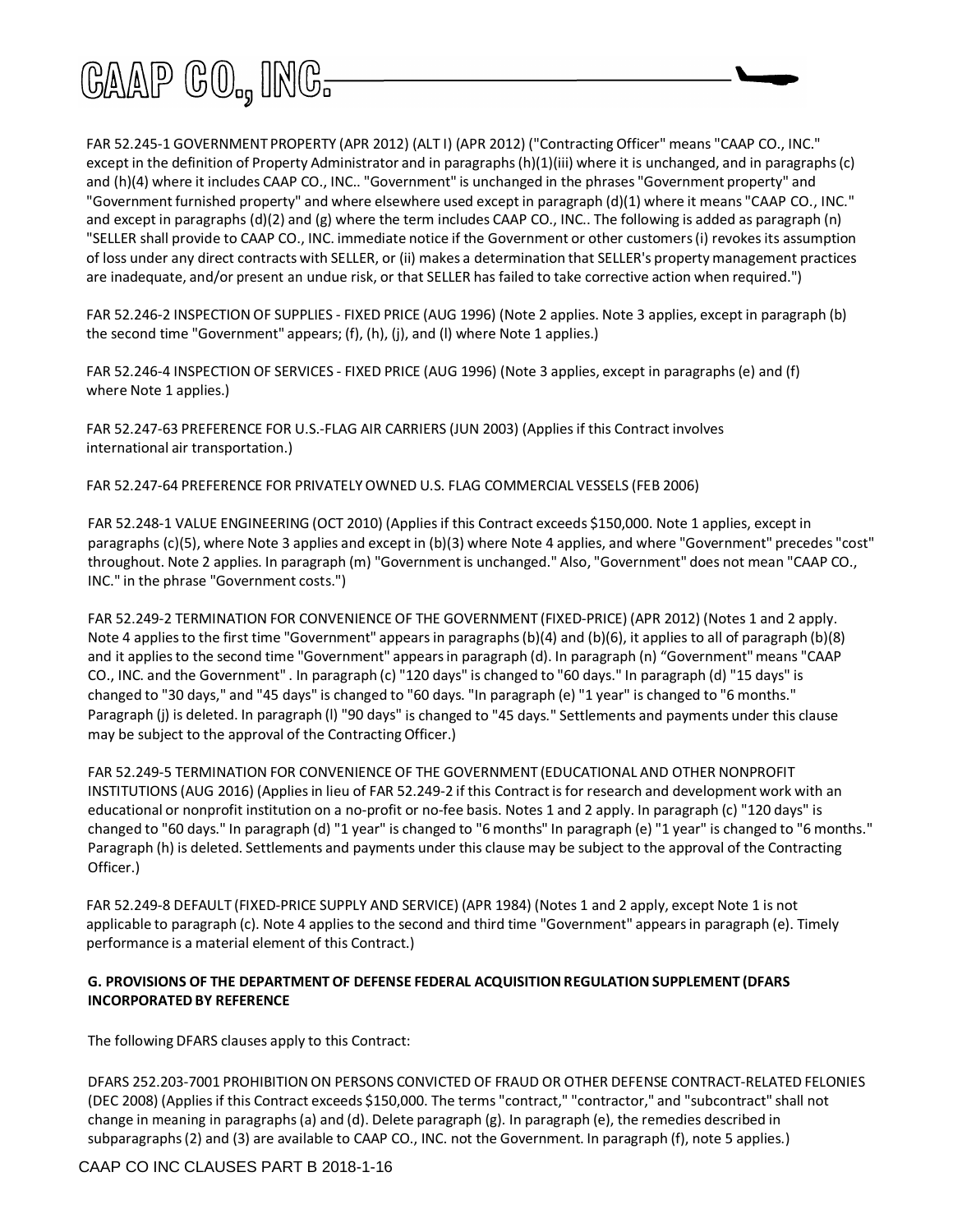

DFARS 252.203-7002 REQUIREMENT TO INFORM EMPLOYEES OF WHISTLEBLOWER RIGHTS (SEP 2013)

DFARS 252.203-7003 AGENCY OFFICE OF THE INSPECTOR GENERAL (DEC 2012) (Applies when FAR 52.203-13 appliesto this Contract.)

DFARS 252.203-7004 DISPLAY OF FRAUD HOTLINE POSTER(S) (OCT 2016) (Appliesin lieu of FAR 52.203-14.)

DFARS 252.204-7009 LIMITATIONS ON THE USE AND DISCLOSURE OF THIRD PARTY CONTRACTOR REPORTED CYBER INCIDENT INFORMATION (OCT 2016) (Appliesif this Contract involves servicesthat include support for the Government's activities related to safeguarding covered defense information and cyber incident reporting.)

DFARS 252.204-7012 SAFEGUARDING COVERED DEFENSE INFORMATION AND CYBER INCIDENT REPORTING (OCT 2016) (Appliesif this Contract isfor operationally critical support or for which performance will involve covered defense information. Seller shall furnish CAAP CO., INC. copies of notices provided to the Contracting Officer at the time such notices are sent.)

DFARS 252.204-7015 DISCLOSURE OF INFORMATION TO LITIGATION SUPPORT CONTRACTORS (MAY 2016)

DFARS 252.211-7000 ACQUISITION STREAMLINING (OCT 2010) (Appliesif this Contract exceeds \$1.5M. Note 1 applies.)

DFARS 252.211-7003 ITEM UNIQUE IDENTIFICATION AND VALUATION (MAR 2016) (Appliesif this Contractrequiresthe Work to contain unique item identification." Items subject to unique item identification are identified elsewhere in this Contract. All reports required to be submitted under this clause shall be submitted to CAAP CO., INC.. "Government" means "CAAP CO., INC." except in the definition of "issuing agency" in paragraph (a).

DFARS 252.215-7000 PRICING ADJUSTMENTS (DEC 2012) (Appliesif FAR 52.215-12 or 52.215-13 appliesto this Contract.)

DFARS 252.219-7003 SMALL BUSINESS SUBCONTRACTINGPLAN (DoD CONTRACTS) - BASIC (MAR 2016) (Appliesif FAR 52.219-9 applies to this Contract.)

DFARS 252.222-7006 RESTRICTION ON THE USE OF MANDATORY ARBITRATION AGREEMENTS (DEC 2010) (The certification in paragraph (b)(2) appliesto both SELLER in its own capacity and to SELLER's covered subcontractors.)

DFARS 252.223-7001 HAZARD WARNING LABELS (DEC 1991) (Applies if this Contract requires the delivery of hazardous materials.) DFARS 252.223-7002 SAFETY PRECAUTIONS FOR AMMUNITION AND EXPLOSIVES (MAY 1994) (Applies only if the articlesfurnished under this Contract contain ammunition or explosives, including liquid and solid propellants. Notes 2, 3, and 5 apply to paragraphs  $(g)(1)(i)$  and  $(e)(1)(ii)$ . Note 3 applies. Delete "prime" in  $(g)(1)(ii)$  and add "and CAAP CO., INC. Procurement Representative." Delete in (g)(1)(ii) "substituting its name for referencesto the Government.")

DFARS 252.223-7003 CHANGE IN PLACE OF PERFORMANCE - AMMUNITION AND EXPLOSIVES (DEC 1991) (Appliesif DFARS 252.223-7002 appliesto this Contract. Notes 2 and 4 apply.)

DFARS 252.223-7007 SAFEGUARDING SENSITIVE CONVENTIONAL ARMS, AMMUNITION, AND EXPLOSIVES (SEP 1999) (Applies if this Contract is for the development, production, manufacture, or purchase of arms, ammunition, and explosives or when arms, ammunition, and explosives will be provided to SELLER as Government Furnished Property.)

DFARS 252.223-7008 PROHIBITION OF HEXAVALENT CHROMIUM (JUN 2013) (Note 2 applies.)

DFARS 252.225-7001 BUY AMERICAN AND BALANCE OF PAYMENTS PROGRAM (DEC 2016) (Appliesif the Work contains other than domestic components. Appliesin lieu of FAR 52.225-1.)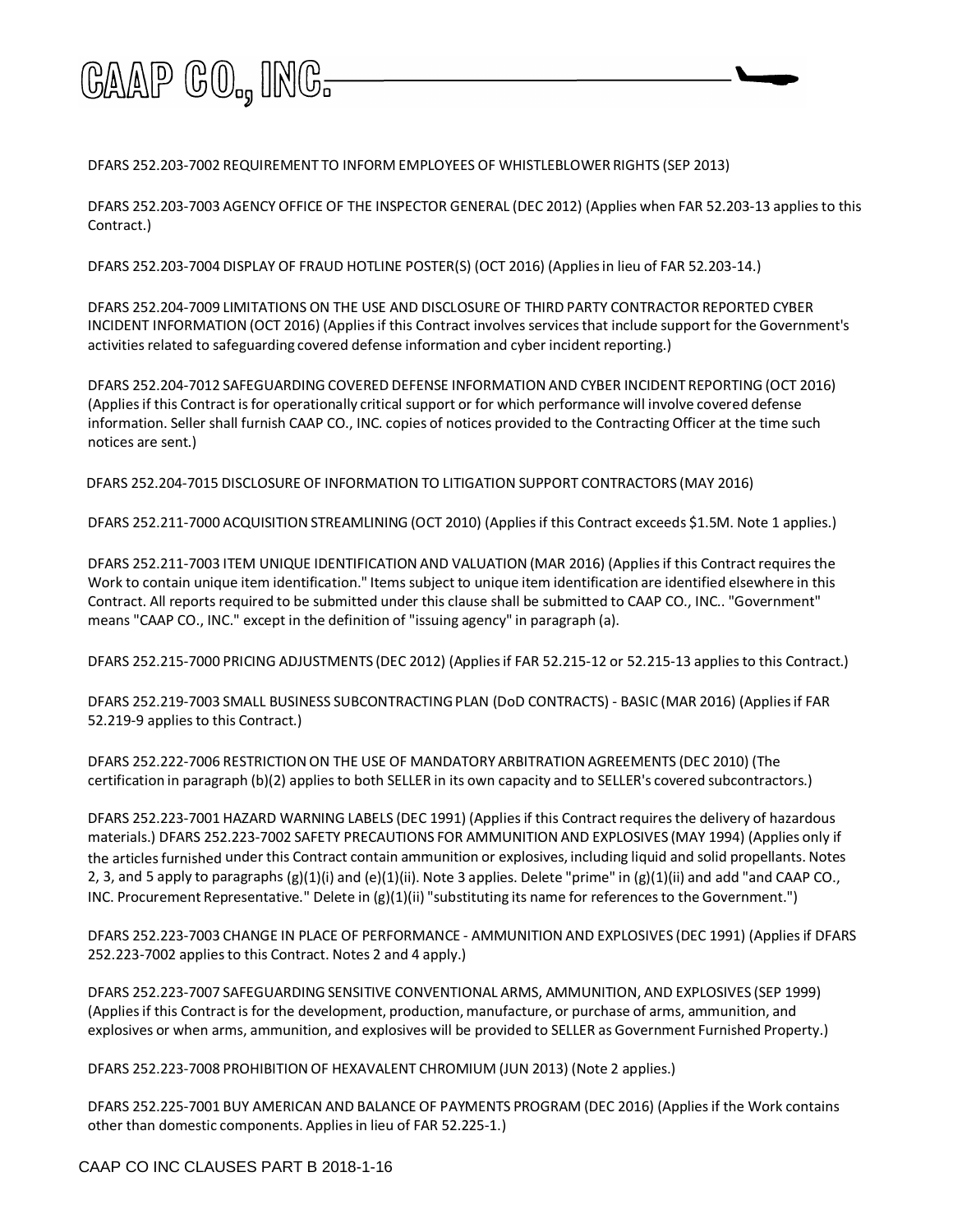

DFARS 252.225-7007 PROHIBITION ON ACQUISITION OF UNITED STATES MUNITIONS LIST ITEMS FROM COMMUNIST CHINESE MILITARY COMPANIES (SEP 2006) (Appliesif SELLER is supplying items on the U.S. Munitionslist.)

DFARS 252.225-7009 RESTRICTION ON ACQUISITION OF CERTAIN ARTICLES CONTAINING SPECIALTY METALS (OCT 2014) (Applies if the Work to be furnished contains specialty metals. Paragraph (d) is deleted.)

DFARS 252.225-7012 PREFERENCE FOR CERTAIN DOMESTIC COMMODITIES (DEC 2016)

DFARS 252.225-7013 DUTY-FREE ENTRY (MAY 2016) (Notes 1 and 2 apply in subparagraph (c). Appliesin lieu of FAR 52- 225-8. The prime contract number and identity of the Contracting Officer are contained elsewhere in this contract. If this information is not available, contact CAAP CO., INC.'s Procurement Representative.)

DFARS 252.225-7016 RESTRICTION ON ACQUISITION OF BALL AND ROLLER BEARINGS (JUN 2011) (Applies if Work supplied under this Contract contains ball or roller bearings. Note 1 applies to subparagraph (a) (2).)

DFARS 252.225-7021 TRADE AGREEMENTS (DEC 2016) (Appliesif the Work contains other than U.S.-made, qualifying country, or designated country end products. Appliesin lieu of FAR 52.225-5.)

DFARS 252.225-7033 WAIVER OF UNITED KINGDOM LEVIES (APR 2003) (Appliesif this Contract is with a United Kingdom firm. Note 2 applies. Note 1 applies to the second sentence of paragraph (a).)

DFARS 252.225-7043 ANTI-TERRORISM/FORCE PROTECTION POLICY FOR DEFENSE CONTRACTORSOUTSIDE THE UNITED STATES (JUN 2015) (Applies where SELLER will be performing or traveling outside the U.S. under this Contract. For paragraph (c), see applicable information cited in DFARS 225.7401.)

DFARS 252.225-7048 EXPORT-CONTROLLEDITEMS (JUN 2013)

DFARS 252.226-7001 UTILIZATION OF INDIAN ORGANIZATIONS, INDIAN-OWNEDECONOMIC ENTERPRISES AND NATIVE HAWAIIAN SMALL BUSINESS CONCERNS (SEP 2004) (Appliesif this Contract exceeds \$500,000. Note 2 appliesto paragraph (c) the first time "Contracting Officer" appears.) In subparagraph (f)(1) "Contractor" shall mean "CAAP CO., INC.." CAAP CO., INC. shall have no liability to SELLER for any incentive payment under this clause unless and until the Government provides said incentive payment to CAAP CO., INC..)

DFARS 252.227-7013 RIGHTS IN TECHNICAL DATA -- NONCOMMERCIAL ITEMS (FEB 2014) (Applesin lieu of FAR 52.227-14.)

DFARS 252.227-7014 RIGHTS IN NONCOMMERCIAL COMPUTER SOFTWARE AND NONCOMMERCIAL COMPUTER SOFTWARE DOCUMENTATION(FEB 2014) (Appliesin lieu of FAR 52.227-14.)

DFARS 252.227-7015 TECHNICAL DATA -- COMMERCIAL ITEMS (FEB 2014) (Appliesto commercial items delivered under this Contract)

DFARS 252.227-7016 RIGHTS IN BID OR PROPOSAL INFORMATION (JAN 2011)

DFARS 252.227-7019 VALIDATION OF ASSERTED RESTRICTIONS - COMPUTER SOFTWARE (SEP 2016)

DFARS 252.227-7025 LIMITATIONS ON THE USE OR DISCLOSURE OF GOVERNMENT-FURNISHED INFORMATION MARKED WITH RESTRICTIVE LEGENDS (MAY 2013) (For paragraph (c)(1), note 3 applies.)

DFARS 252.227-7026 DEFERRED DELIVERYOF TECHNICAL DATA OR COMPUTER SOFTWARE (APR 1988) (Note 1 applies.)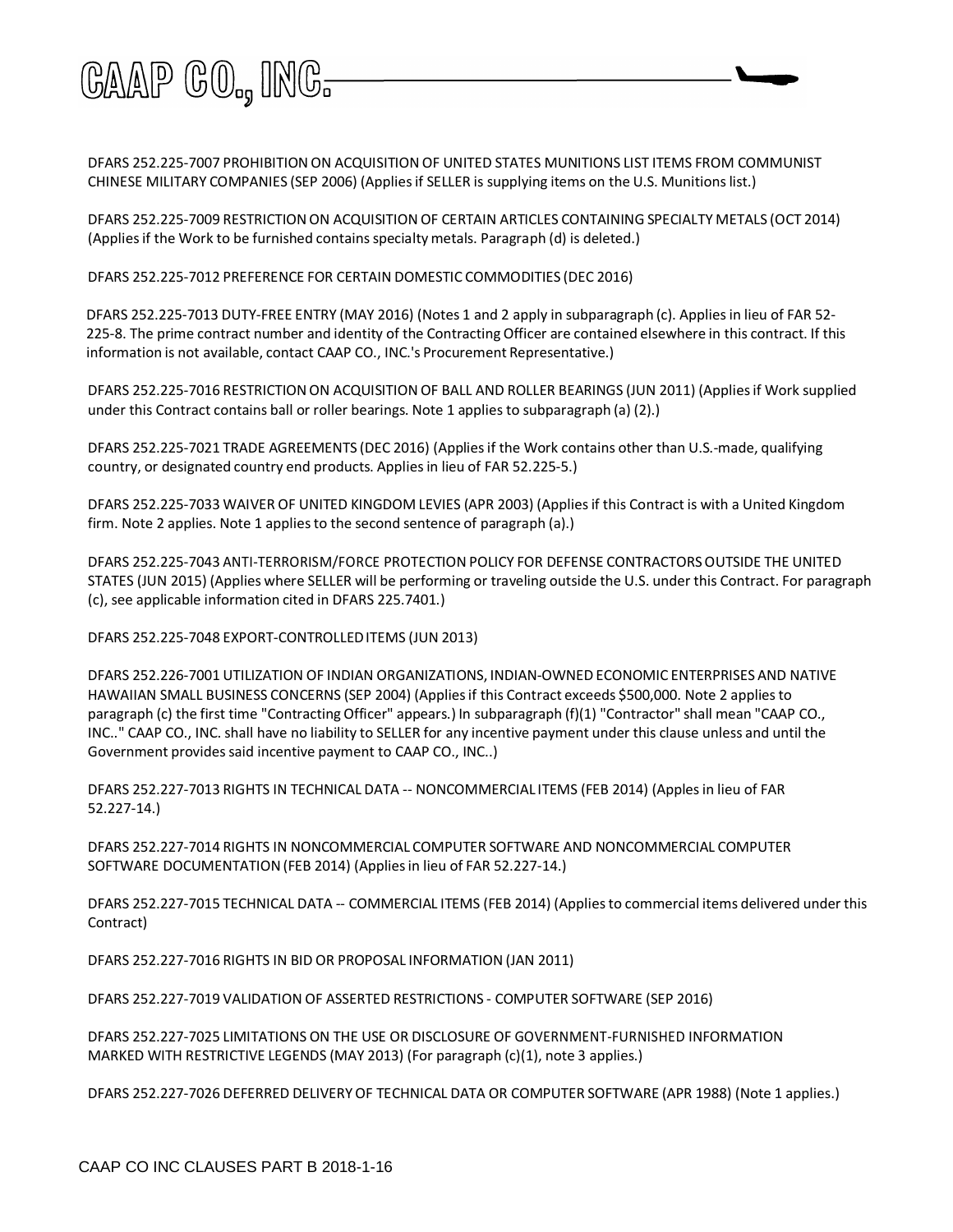

DFARS 252.227-7027 DEFERRED ORDERING OF TECHNICAL DATA OR COMPUTER SOFTWARE (APR 1988) (Note 1 applies to the first sentence.)

DFARS 252.227-7028 TECHNICAL DATA OR COMPUTER SOFTWARE PREVIOUSLY DELIVERED TO THE GOVERNMENT (JUN 1995) (The definitionsfor "contract" and "subcontract" shall not apply herein, except for the first reference to contract. Note 4 applies.)

DFARS 252.227-7030 TECHNICAL DATA - WITHHOLDING OF PAYMENT (MAR 2000) (Notes 1 and 2 apply to (a); Note 4 applies to (b).) DFARS 252.227-7037 VALIDATION OF RESTRICTIVE MARKINGS ON TECHNICAL DATA (SEP 2016)

DFARS 252.227-7037 VALIDATION OF RESTRICTIVE MARKINGSON TECHNICAL DATA (SEP 2016)

DFARS 252.227-7038 PATENT RIGHTS - OWNERSHIP BY THE CONTRACTOR (LARGE BUSINESS) (JUN 2012) (Appliesif (1) SELLER is not small business or nonprofit organization subject to FAR 52.227-11, and (2) the Contractis for experimental, developmental, or research work.)

DFARS 252.228-7005 ACCIDENT REPORTING AND INVESTIGATIONINVOLVING AIRCRAFT, MISSILES, AND SPACE LAUNCH VEHICLES (DEC 1991) (In paragraph (a) note 5 applies. In paragraph (b) note 3 applies.)

DFARS 252.231-7000 SUPPLEMENTAL COST PRINCIPLES (DEC 1991)

DFARS 252.235-7003 FREQUENCY AUTHORIZATION - BASIC (MAY 2014) (Appliesif this Contractrequires developing, producing, constructing, testing, or operating a device requiring a frequency authorization. Note 2 applies.)

DFARS 252.243-7001 PRICING OF CONTRACT MODIFICATIONS (DEC 1991) ( Appliesif this is a fixed price contract).

DFARS 252.244-7000 SUBCONTRACTS FOR COMMERCIAL ITEMS (JUN 2013)

DFARS 252.246-7003 NOTIFICATIONOF POTENTIAL SAFETY ISSUES (JUN 2013) (Appliesif this Contract isfor (i) parts identified as critical safety items; (ii) systems and subsystems, assemblies, and subassembliesintegral to a system; or (iii) repair, maintenance, logistics support, or overhaul services for systems and subsystems, assemblies, subassemblies, and parts integral to a system. SELLER shall provide notificationsto CAAP CO., INC. and the contracting officer identified to SELLER.)

DFARS 252.246-7007 CONTRACTOR COUNTERFEIT ELECTRONIC PART DETECTION AND AVOIDANCE SYSTEM (AUG 2016) (Paragraphs (a) through (e) apply. In paragraph (c)(2) Note 3 applies. In paragraph (c)(6) Note 6 applies.)

DFARS 252.246-7008 SOURCES OF ELECTRONIC PARTS (OCT 2016) (Applies if this contract is for electronic parts or assemblies containing electronic parts, unless Seller is the original manufacturer. Note 1 applies except in paragraph (d). Note 2 applies.

DFARS 252.247-7023 TRANSPORTATION OF SUPPLIES BY SEA - BASIC (APR 2014) (Applies in lieu of FAR 52.247-64 in all Contracts for ocean transportation of supplies. In the first sentence of paragraph (g), insert a period after "Contractor" and delete the balance of the sentence. Paragraph (f) and (g) shall not apply if this Contract is at or below \$150,000. Notes 1 and 2 apply to paragraph (g).)

DFARS 252.247-7024 NOTIFICATIONOF TRANSPORTATION OF SUPPLIES BY SEA (MAR 2000) (Notes 1 and 2 apply.)

DFARS 252.249-7002 NOTIFICATION OF ANTICIPATED CONTRACT TERMINATION OR REDUCTION (OCT 2015) (Applies if this Contract exceeds \$700,000. Note 2 applies. Delete paragraph (d) (1) and the first five words of paragraph (d) (2).)

#### **H. CERTIFICATIONSAND REPRESENTATIONS**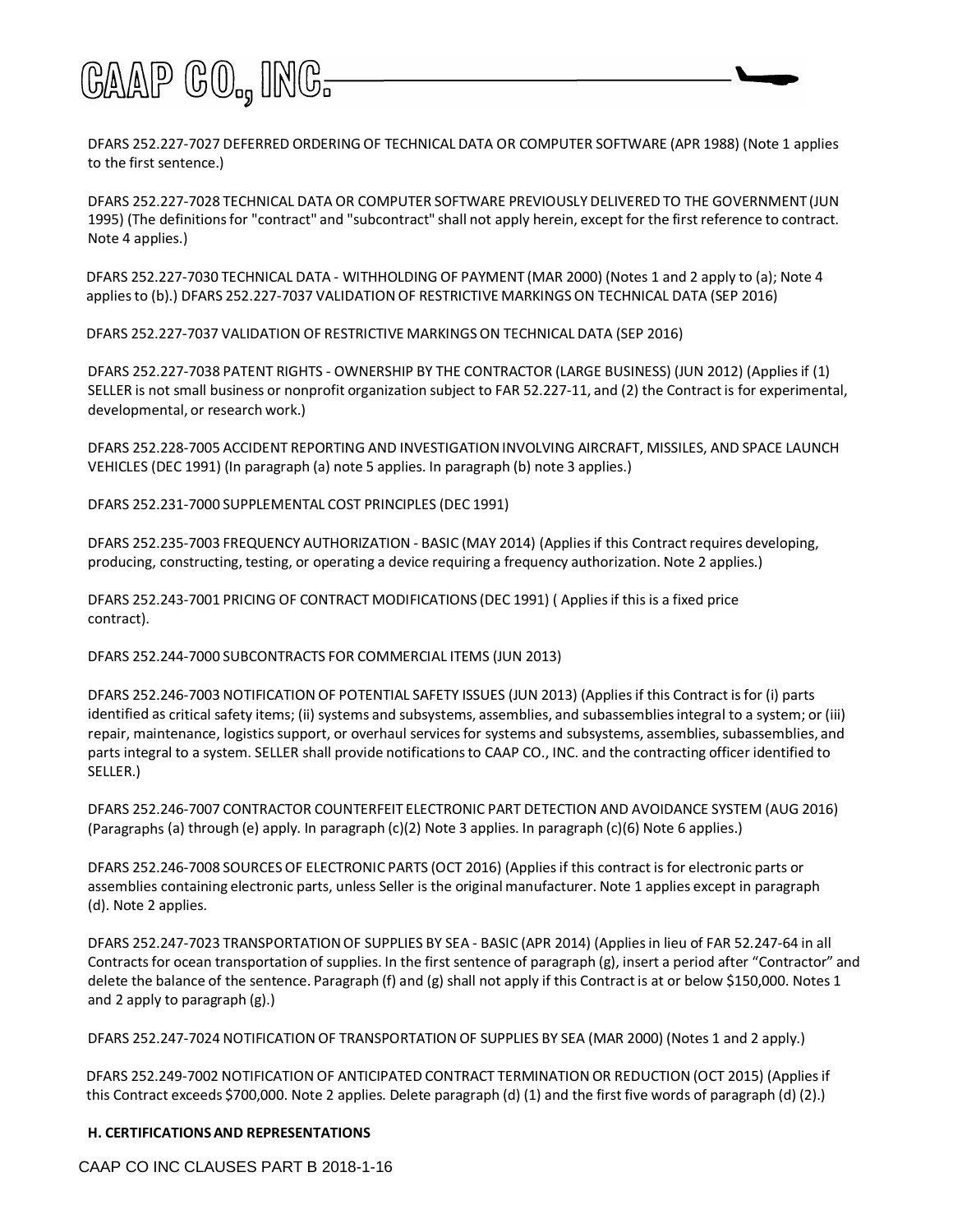

SELLER acknowledgesthat CAAP CO., INC. will rely upon SELLER certifications and representations, including representations as to business size and socio-economic status as applicable, contained in this clause and in any written offer, proposal or quote, or company profile submission, which resultsin award of a contract to SELLER. By entering into such contract, SELLER republishes the certifications and representations submitted with its written offer, including company profile information, and oral offers/quotations made at the request of CAAP CO., INC., and SELLER makes those certifications and representationsset forth below. SELLER shall immediately notify CAAP CO., INC. of any change of status regarding any certification or representation.

**1. FAR 52.203-11 Certification and Disclosure Regarding Paymentsto Influence Certain Federal Transactions**(Applicable to solicitations and contracts exceeding \$150,000)

(a) Definitions. As used in this provision--

"Lobbying contact" has the meaning provided at 2 U.S.C. 1602(8).

The terms "agency," "influencing or attempting to influence," "officer or employee of an agency," "person," "reasonable compensation," and "regularly employed" are defined in the FAR clause of this solicitation entitled "Limitation on Payments to Influence Certain Federal Transactions" (52.203-12).

(b) Prohibition. The prohibition and exceptions contained in the FAR clause of this solicitation entitled "Limitation on Paymentsto Influence Certain Federal Transactions" (52.203-12) are hereby incorporated by reference in this provision.

(c) Certification. SELLER hereby certifiesto the best of its knowledge and belief that no Federal appropriated funds have been paid or will be paid to any person for influencing or attempting to influence an officer or employee of any agency, a Member of Congress, an officer or employee of Congress, or an employee of a Member of Congress on its behalf in connection with the awarding of this contract.

(d) Disclosure. If any registrants under the Lobbying Disclosure Act of 1995 have made a lobbying contact on behalf of the offeror with respect to this contract, SELLER shall complete and submit, with its offer, to CAAP CO., INC. OMB Standard Form LLL, Disclosure of Lobbying Activities, to provide the name of the registrants. SELLER need not report regularly employed officers or employees of the offeror to whom payments of reasonable compensation were made.

(e) Penalty. Submission of this certification and disclosure is a prerequisite for making or entering into this contract imposed by 31 U.S.C. 1352. Any person who makes an expenditure prohibited under this provision or who fails to file or amend the disclosure required to be filed or amended by this provision, shall be subject to a civil penalty of not less than \$10,000, and not more than \$100,000, for each such failure.

#### **2. FAR 52.209-5 Certification Regarding Debarment, Suspension, Proposed Debarment, and Other Responsibility Matters**

- (a)(1) SELLER certifies, to the best of its knowledge and
- belief, that-- (i) SELLER and/or any of its Principals--

(A) Are not presently debarred, suspended, proposed for debarment, or declared ineligible for the award of contracts by any Federal agency;

(B) Have not, within a three-year period preceding this offer, been convicted of or had a civil judgment rendered against them for: commission of fraud or a criminal offense in connection with obtaining, attempting to obtain, or performing a public (Federal, state, or local) contract or subcontract; violation of Federal or State antitrust statutes relating to the submission of offers; or commission of embezzlement, theft, forgery, bribery, falsification or destruction of records, making false statements, tax evasion, violating Federal criminal tax laws, or receiving stolen property;

(C) Are not presently indicted for, or otherwise criminally or civilly charged by a governmental entity with, commission of any of the offenses enumerated in subdivision  $(a)(1)(i)(B)$  of this provision; and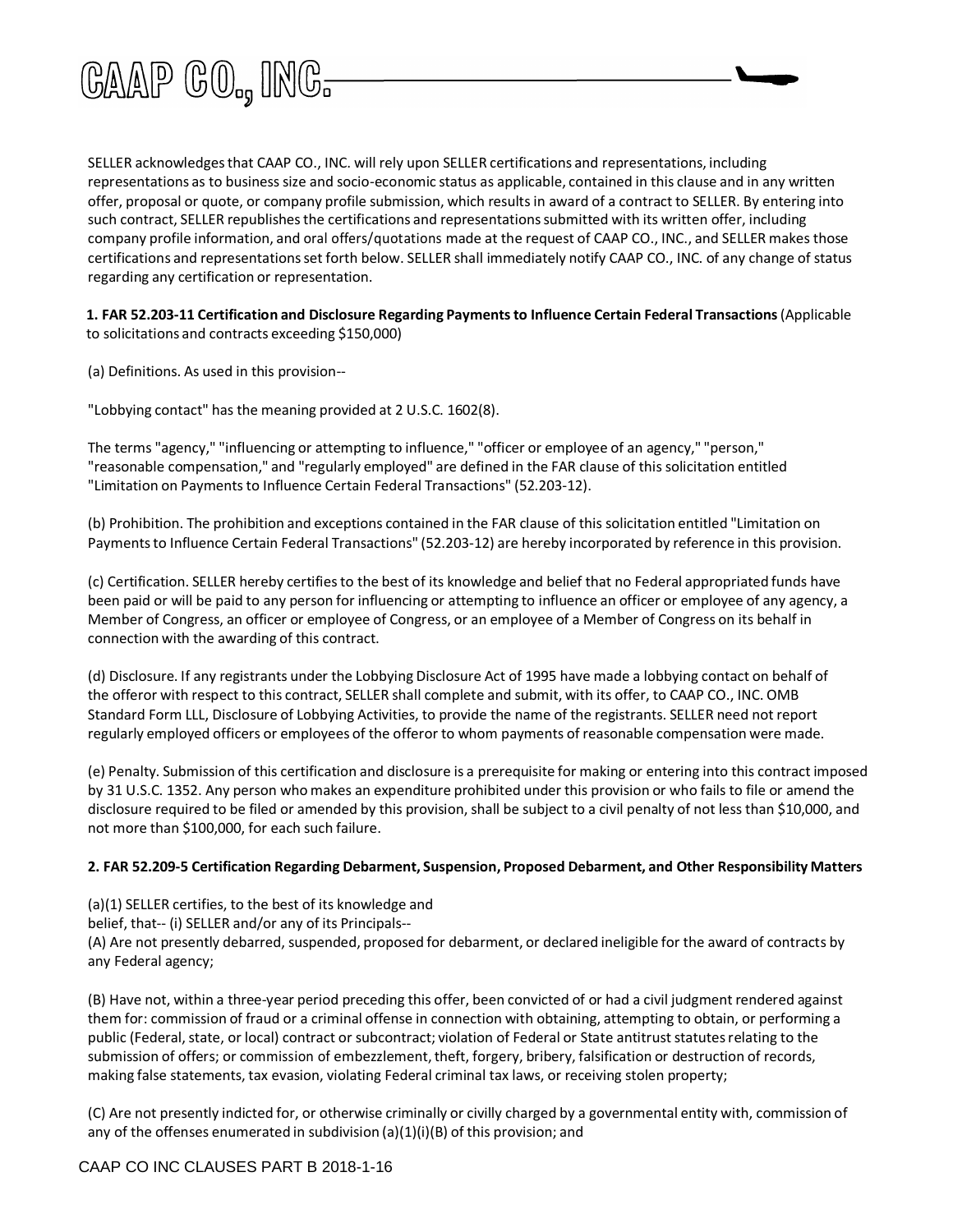

(ii) SELLER has not, within a three-year period preceding this offer, had one or more contractsterminated for default by any Federal agency.

(D) Have not, within a three-year period preceding this offer, been notified of any delinquent Federal taxes in an amount that exceeds \$3,500 for which the liability remains unsatisfied.

(1) Federal taxes are considered delinquentif both of the following criteria apply:

(i) The tax liability is finally determined. The liability is finally determined if it has been assessed. A liability is not finally determined if there is a pending administrative or judicial challenge. In the case of a judicial challenge to the liability, the liability is not finally determined until all judicial appeal rights have been exhausted.

(ii) The taxpayer is delinquent in making payment. A taxpayer is delinquentif the taxpayer has failed to pay the tax liability when full payment was due and required. A taxpayer is not delinquentin cases where enforced collection action is precluded.

(2) Examples. (i) The taxpayer has received a statutory notice of deficiency, under I.R.C. Sec. 6212, which entitlesthe taxpayer to seek Tax Court review of a proposed tax deficiency. This is not a delinquent tax because it is not a final tax liability. Should the taxpayer seek Tax Court review, this will not be a final tax liability until the taxpayer has exercised all judicial appeal rights.

(ii) The IRS hasfiled a notice of Federal tax lien with respectto an assessed tax liability, and the taxpayer has been issued a notice under I.R.C. Sec. 6320 entitling the taxpayer to request a hearing with the IRS Office of Appeals contesting the lien filing, and to further appeal to the Tax Court if the IRS determinesto sustain the lien filing. In the course of the hearing, the taxpayer is entitled to contest the underlying tax liability because the taxpayer has had no prior opportunity to contest the liability. This is not a delinquent tax because it is not a final tax liability. Should the taxpayer seek tax court review, this will not be a final tax liability until the taxpayer has exercised all judicial appeal rights.

(iii) The taxpayer has entered into an installment agreement pursuant to I.R.C. Sec. 6159. The taxpayer is making timely payments and is in full compliance with the agreement terms. The taxpayer is not delinquent because the taxpayer is not currently required to make full payment.

(iv) The taxpayer hasfiled for bankruptcy protection. The taxpayer is not delinquent because enforced collection action is stayed under 11 U.S.C. 362 (the Bankruptcy Code).

(2) Principal, for the purposes of this certification, means an officer, director, owner, partner, or a person having primary management or supervisory responsibilities within a business entity (e.g., general manager; plant manager; head of a division, or business segment; and similar positions).

(b) SELLER shall provide immediate written notice to CAAP CO., INC. if, at any time prior to contract award, SELLER learns that its certification was erroneous when submitted or has become erroneous by reason of changed circumstances.

(c) The certification in paragraph (a) of this provision is a material representation of fact upon which reliance was placed when making award. If it is later determined that SELLER knowingly rendered an erroneous certification, in addition to other remedies available, CAAP CO., INC. may terminate this contract for default.

#### **3. FAR 52.222-22 Previous Contracts and Compliance Reports**

(a) SELLER represents that if SELLER has participated in a previous contract or subcontract subject to the Equal Opportunity clause (FAR 52.222-26): (1) SELLER has filed all required compliance reports and (2) that representations indicating submission of required compliance reports, signed by proposed subcontractors, will be obtained before subcontract awards.